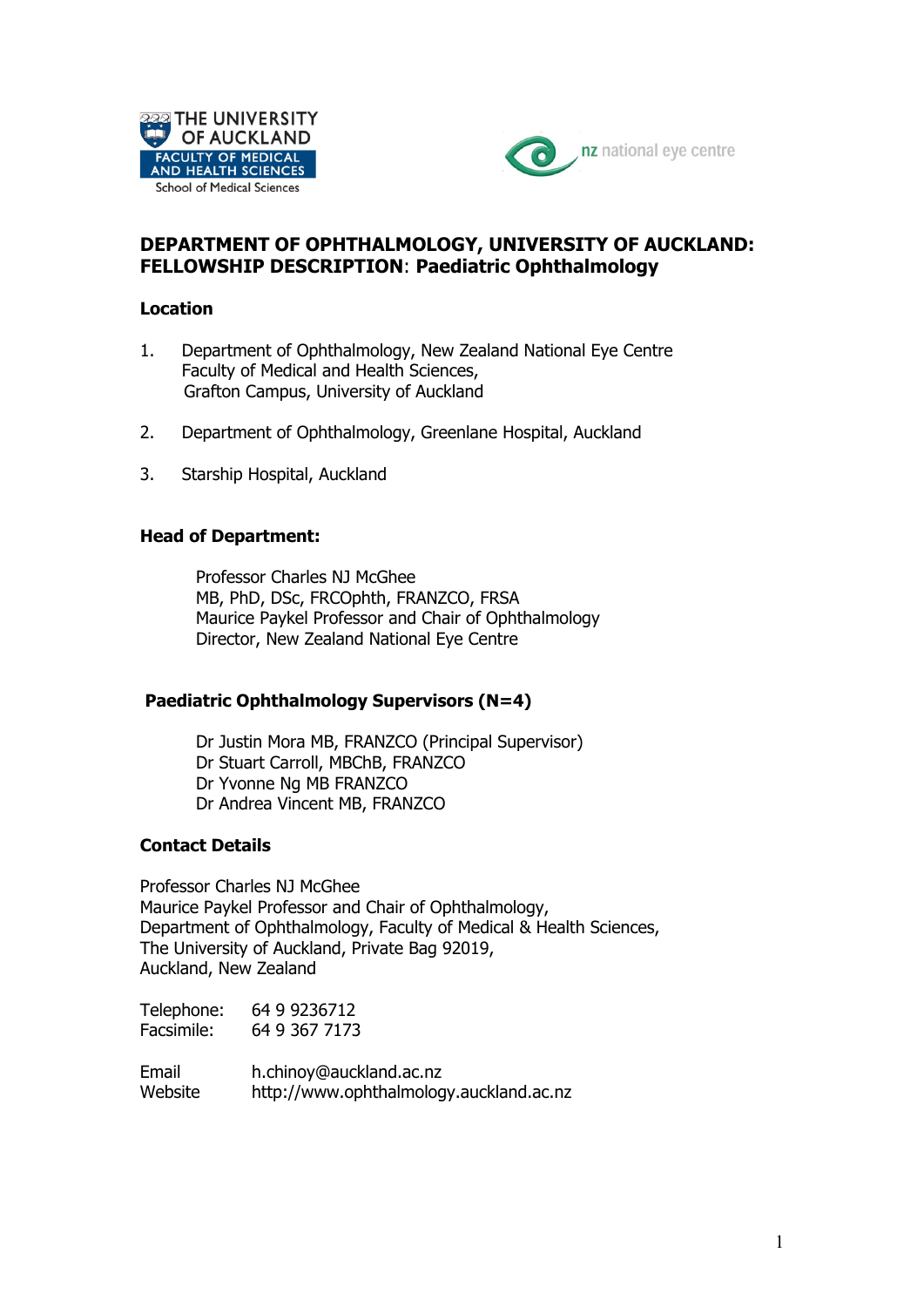### **Fellowship Objectives:**

The Clinical Paediatric Fellowship is offered as a sub-specialty fellowship for national and international candidates who are completing their specialty Ophthalmology training schemes, and wish to pursue a career in Paediatric Ophthalmology. Fellowship activities will provide an overview of paediatric ophthalmic practice including: Outpatients Clinics, Surgery, outreach consultation mainly to Starship Children Hospital and Research. A flexible attitude should be maintained in terms of time allocation to accommodate unforeseen clinical demands.

This is a primarily clinically-orientated fellowship; however, clinical research is strongly encouraged. The fellow is expected to finish at least one research project during the fellowship time.

### **Clinical Duties:**

The fellow will attend 4-5 clinics weekly generally with supervision for consultants but clinics will continue in the absence of consultants. It is an expectation that the fellow discuss each clinical case with the responsible consultant on the patient management plan, where possible.

There will be 3 operating sessions per week, each supervised by one of the paediatric consultants. The fellow is expected to be familiar with the surgical case well before theatre and this generally includes attending pre-admission clinics. The fellow is expected to attend all postoperative cases whether he/she is the primary surgeon or assistant surgeon.

The fellow is to provide a twice weekly consultation service Starship Childrens' Hospital, including suspected child abuse cases. The fellow must discuss the case with the consultant paediatric ophthalmologist available at Greenlane on the day of consult. **Consultant paediatric ophthalmologists for medical-legal reasons must see all the suspected child abuse cases with positive retinal findings.**

#### **Research:**

Funding and ethics approval is currently underway for research on "Retcam & OCT characterization of optic nerve and macular structures in normal infants and infants born prematurely." This will involve retcam imaging all premature infants admitted to the neonatal intensive care unit and also imaging similar numbers of normal controls. The aim of the study is to gather normal data on optic nerve and macular morphology in both premature infants and infants with normal gestation and birth weight. The Paediatric fellow will be primarily responsible for retinal imaging, data collection and interpretation, and manuscript preparation.

The Fellow will be expected to present at least one paper related to current research at a local Royal Australia and New Zealand College of Ophthalmology annual conference.

#### **Teaching:**

The fellow will be responsible for coordinating the departmental CME program for Paediatric updates, and assisting in teaching programs for training registrars, nurses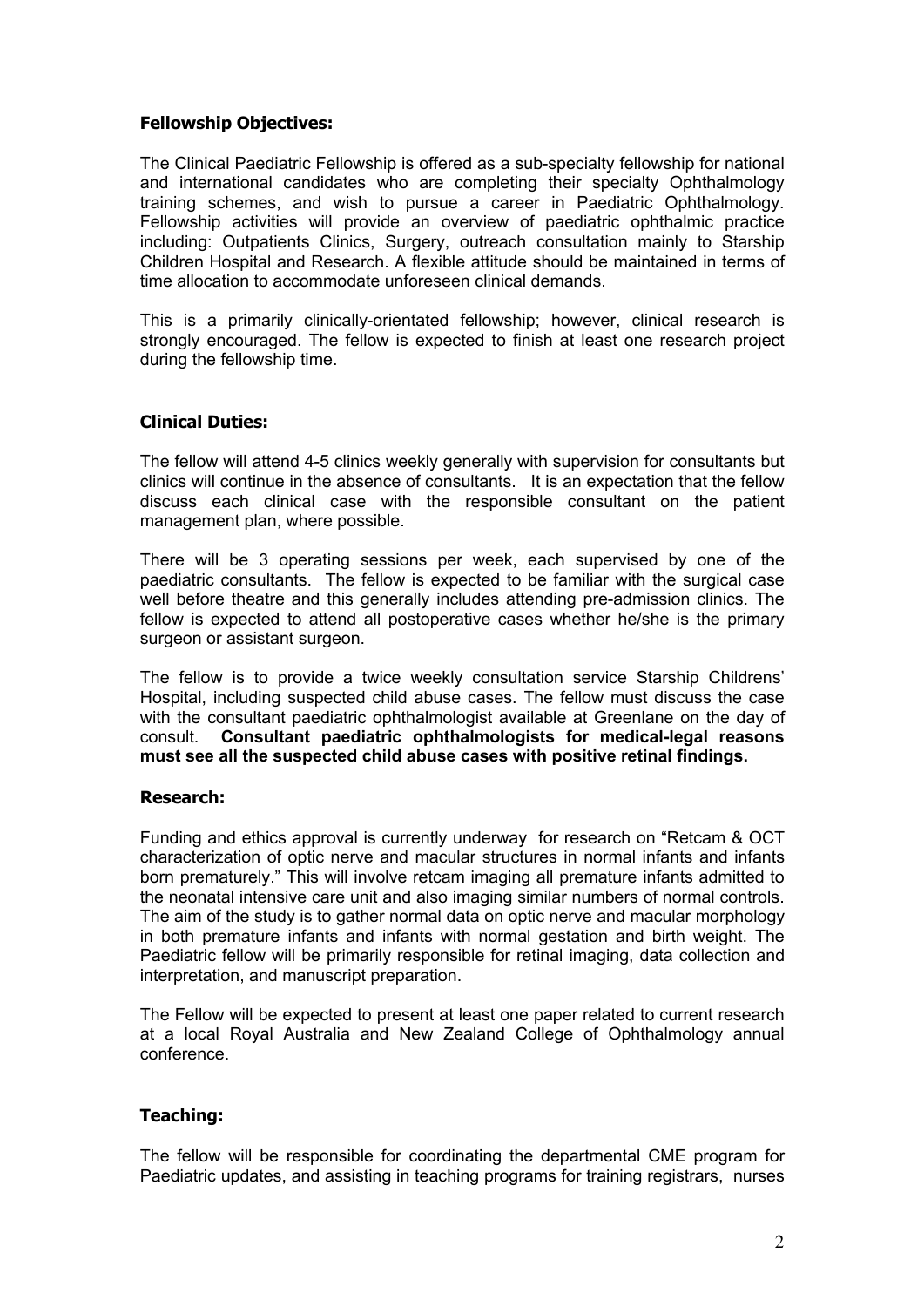and other medical professionals. The Greenlane clinical centre is linked to the University of Auckland for teaching of medical students and fellows will frequently be involved in clinical teaching within the clinic and will also provide occasional lectures/tutorials. Participation in teaching of medical students and therapeutic optometry students is also an expectation of this role.

### **Annual Leave:**

5 weeks paid annual leave per year plus public holidays.

#### **Conference Leave:**

Applications are submitted for approval to the HoD, Department of Ophthalmology. There is no specific funding allocated for attending conferences but several sources are available.

#### **Evaluation:**

An evaluation after 2 months of the fellowship will be held to determine performance. A mid-term evaluation will also be held with the fellow to evaluate his or her performance and to give feedback regarding progress. Fellows are encouraged to provide feedback and express their comments on how their fellowship is progressing, including areas they would like to further develop.

#### **Fellowship Duration:** 1 year

#### **Salary:**

The salary is paid at Research Fellow / Level 1 as per the University of Auckland Academic collective agreement.

#### **Weekly Duties:**

The Fellow is expected to be on university or clinical sites at a minimum of Monday to Friday, 8:00 a.m. to 5:30 p.m. regardless of clinical activities. Attendance Saturday mornings 8.30am-10.30am may be required to review surgical/inpatient cases. On call duties will not be onerous, but Fellows are expected to assist with the after hours roster when directed by the Head of Department.

All time not occupied by patient responsibilities must be used to further academic pursuits such as research and teaching. Failure to utilize non-clinical time in an appropriate fashion and unsatisfactory progress may result in curtailment of the Fellowship with one months' notice. Except in exceptional circumstances all absences from clinic and operating room duties must be cleared six weeks in advance.

#### **Housing:**